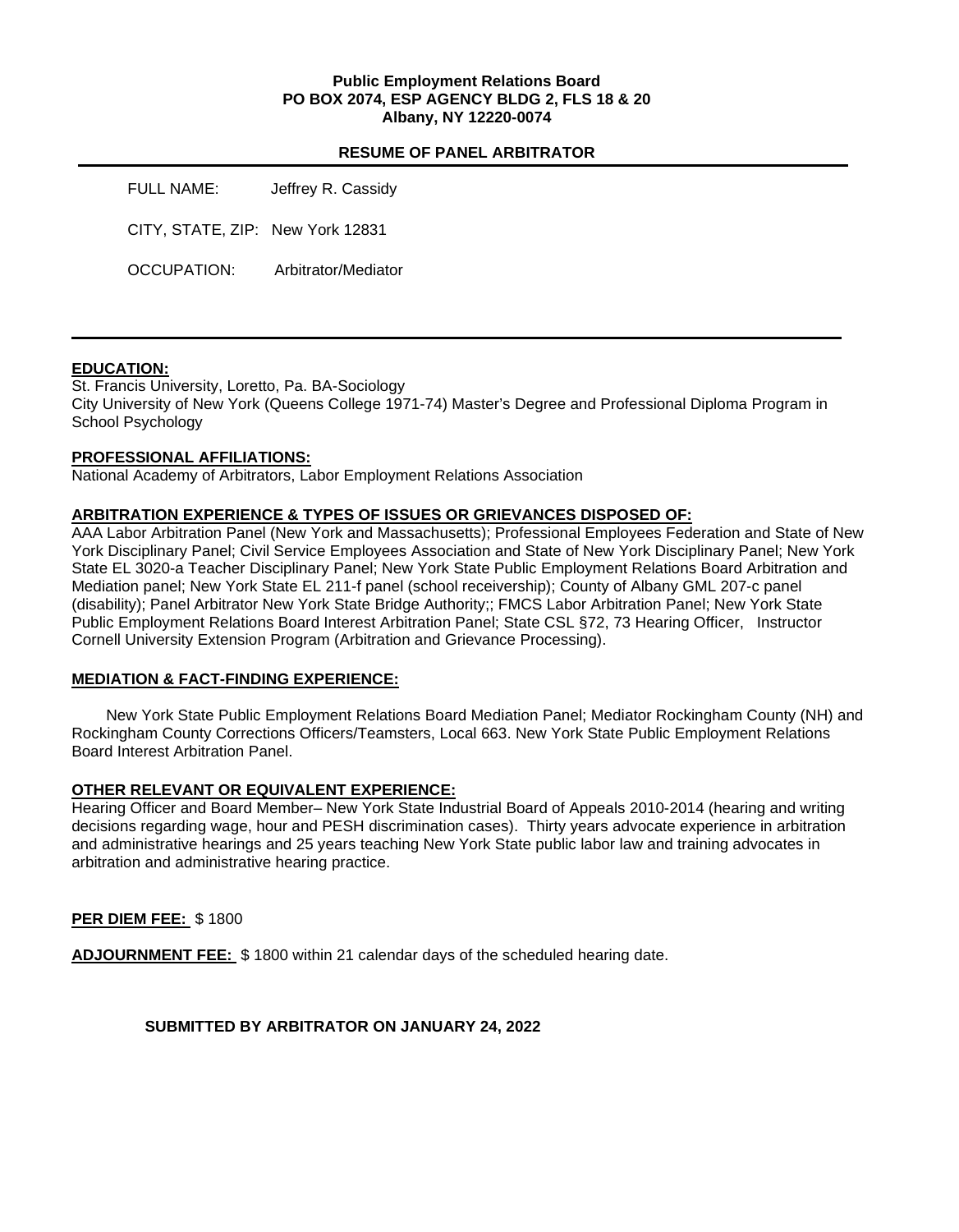#### **Public Employment Relations Board PO BOX 2074, ESP AGENCY BLDG 2, FLS 18 & 20 Albany, NY 12220-0074**

# **BILLING DISCLOSURE STATEMENT**

## ARBITRATOR'S NAME: **Jeffrey Cassidy**

The following is a description of my fees and expenses:

## A) HEARING TIME.

- (1) My per diem is \$1800 for each day or any part thereof spent hearing a case.
- (2) If a hearing day exceeds 8 hours, I charge:
	- $\Box$ a second full per diem  $\Box$ a prorated per diem
		- no additional charge  $\Box$  other (describe) :
- (3) Additional comments:

## B) STUDY TIME.

- (1) I charge \$ 1800 for each day spent in preparation of the opinion and award.
- (2) This charge  $x \Box$  will  $\Box$  will not be prorated for partial days devoted to such preparation.
- (3) Additional comments:

## C) TRAVEL TIME AND EXPENSES.

- (1) When travel time plus hearing time exceeds hours in a calendar day:
	- $x \Box$  Not applicable (no additional charge)
	- $\Box$  I charge as follows (describe):
- (2) I charge for actual, travel-related expenses incurred in connection with the case  $x \rightarrow YES \cap NO$ .

Where appropriate, a mileage charge for auto travel will be billed at:

| $x \Box$ Prevailing IRS rate | $\Box$ Other (describe): |
|------------------------------|--------------------------|
|------------------------------|--------------------------|

(3) When the scheduled hearing day(s) requires an overnight stay:

 $x$ There is no charge, other than for lodging and subsistence.

 $\Box$ I charge as follows (describe):

(4) Additional Comments: